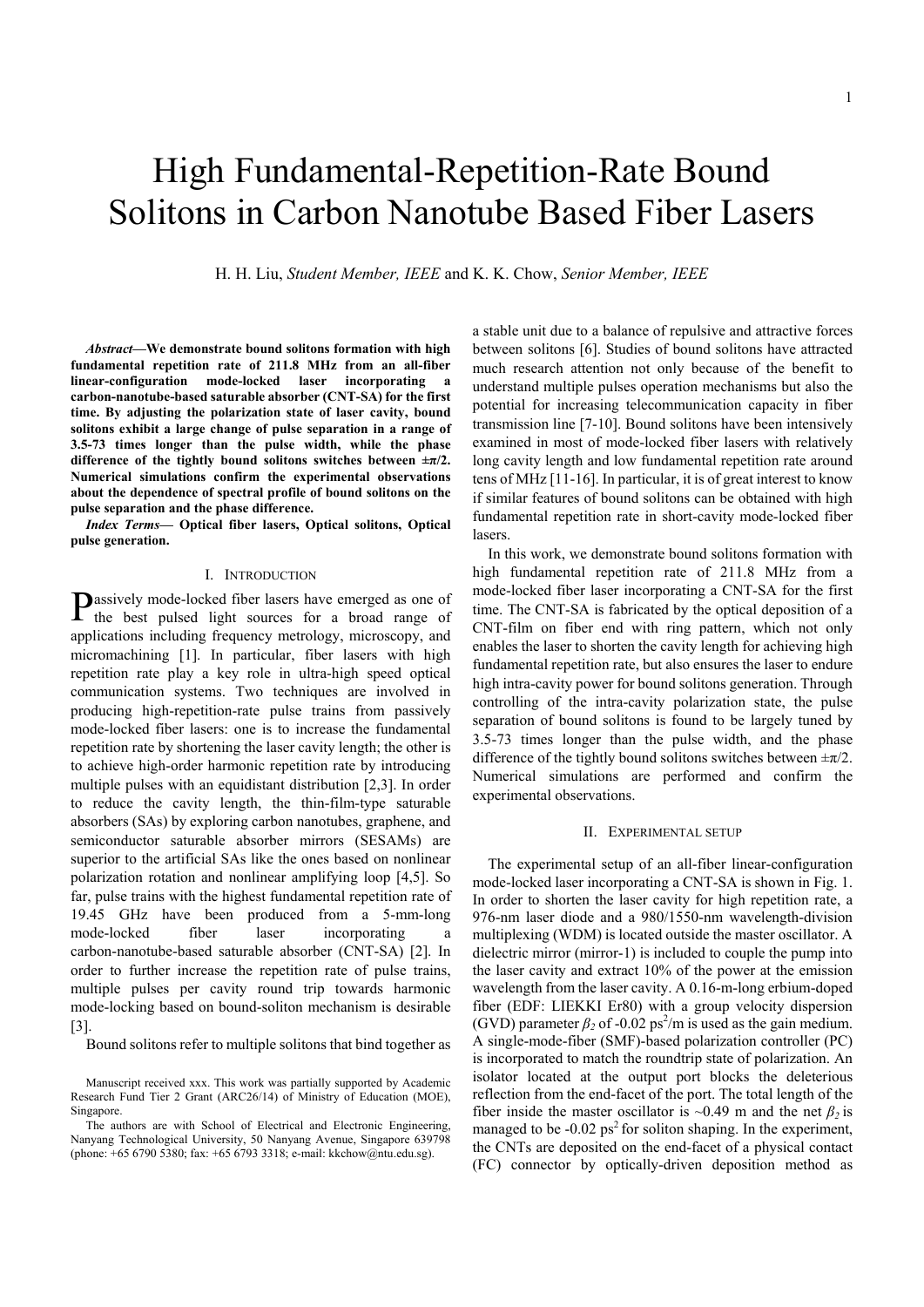described in our previous works [17]. The deposited CNT-film has a ring pattern which enhances the thermal damage threshold of the CNT-deposited connector end. Such CNT-deposited connector end has a modulation depth of 2.6%, a nonsaturable absorption of 16.3%, and a saturation fluence of 47.2  $\mu$ J/cm<sup>2</sup>. It is mated to a highly reflective mirror (mirror-2) to serve as a reflective CNT-SA. The spectral and temporal profiles of output pulse train are recorded by an optical spectral analyzer (Ando AQ6317B) with a resolution of 0.01 nm and an autocorrelator (Alnair HAC-200) with a resolution of 25 fs, respectively.



Fig. 1. Experimental setup of an all-fiber linear-configuration mode-locked laser: wavelength division multiplexing (WDM); erbium-doped fiber (EDF); polarization controller (PC); carbon-nanotube-based saturable absorber (CNT-SA).

## III. EXPERIMENTAL RESULTS

In the experiment, the self-started mode-locking of laser occurs under a pump power of 96 mW. Fig. 2(a) shows the corresponding output optical spectrum. The center wavelength of the spectrum locates at 1563.3 nm and the 3-dB bandwidth is ~4.4 nm. As the frequency offset of Kelly-sidebands that are originated from the phase-matching resonance between soliton and dispersive wave is inversely proportional to net cavity dispersion, the developed linear-cavity mode-locked fiber laser with short cavity length and small net cavity dispersion here shows weak Kelly-sidebands superimposed on the obtained spectrum [18]. The output pulse train is depicted in the inset of Fig. 2(a). The pulse period is measured to be  $\sim$ 4.7 ns which equals to one cavity round trip time. The output pulse width is measured to be around  $680$  fs with sech<sup>2</sup>-pulse shape fitting from the autocorrelation trace shown in Fig. 2(b). The time-bandwidth product is calculated to be around 0.368, indicating that the output pulses are nearly transformed-limited. The RF spectrum of output pulse train is given in the inset of Fig. 2(b), showing a fundamental repetition rate of 211.8 MHz. The RF spectrum with a frequency span of 500 kHz and a resolution of 200 Hz shows an extinction ratio of 83 dB at the



Fig. 2. Output characteristics of the mode-locked fiber laser (a) spectral profile with the inset showing optical pulse train; (b) the temporal profile with the inset showing the RF spectrum with a fundamental repetition rate of 211.8 MHz.

fundamental repetition rate, indicating that a stable mode-locking is obtained. Once the laser is mode-locked with a single pulse output per round trip, the spectral bandwidth and the pulse width are almost unchanged when the polarization state of laser is adjusted by the PC. The unchanged temporal and spectral profiles of the output pulse reveal that the intra-cavity polarization state plays a minor role in mode-locking of a laser incorporated with a CNT-SA.

Two-pulse operation per round trip is observed when the pump power exceeds 160 mW. Such pulse splitting occurring at a high pump power can be explained by soliton-area theorem [18]. By further increasing the pump power to the maximum value of 240 mW with an output power of  $\sim$ 3 mW, bound solitons with various pulse separations are observed by adjusting the PC. Fig. 3 shows three different states of bound solitons under the pump power of 240 mW. Different from the optical spectrum of single soliton shown in Fig. 2(a), the spectrum of bound solitons has a fringe modulation as given in Fig. 3(a). The spectral modulation period referring to the separation between two adjacent dips is estimated to be  $\sim$ 3.3 nm. An asymmetrical spectral profile with a second maximum peak on the left side (i.e. blueshift) of the first maximum peak indicates that the phase difference between the bound solitons is  $-\pi/2$  [13]. In the autocorrelation trace depicted in Fig. 3(b), three peaks show an intensity ratio around 1:2:1 by the cross-correlation calculation, revealing that two pulses with similar intensity and pulse width propagate close to each other. The output pulse width and the pulse separation are estimated to be 710 fs and 2.5 ps, respectively. As the pulse separation is



Fig. 3. Experimental results of bound solitons with various pulse separations: (a) and (b) 2.5 ps; (c) and (d) 3.5 ps; (e) and (f) 52 ps. (a), (c), and (e) plot the normalized spectral profiles; (b), (d), and (f) show the normalized temporal profiles. The inset of (e) shows the enlarged spectral profile at peak location.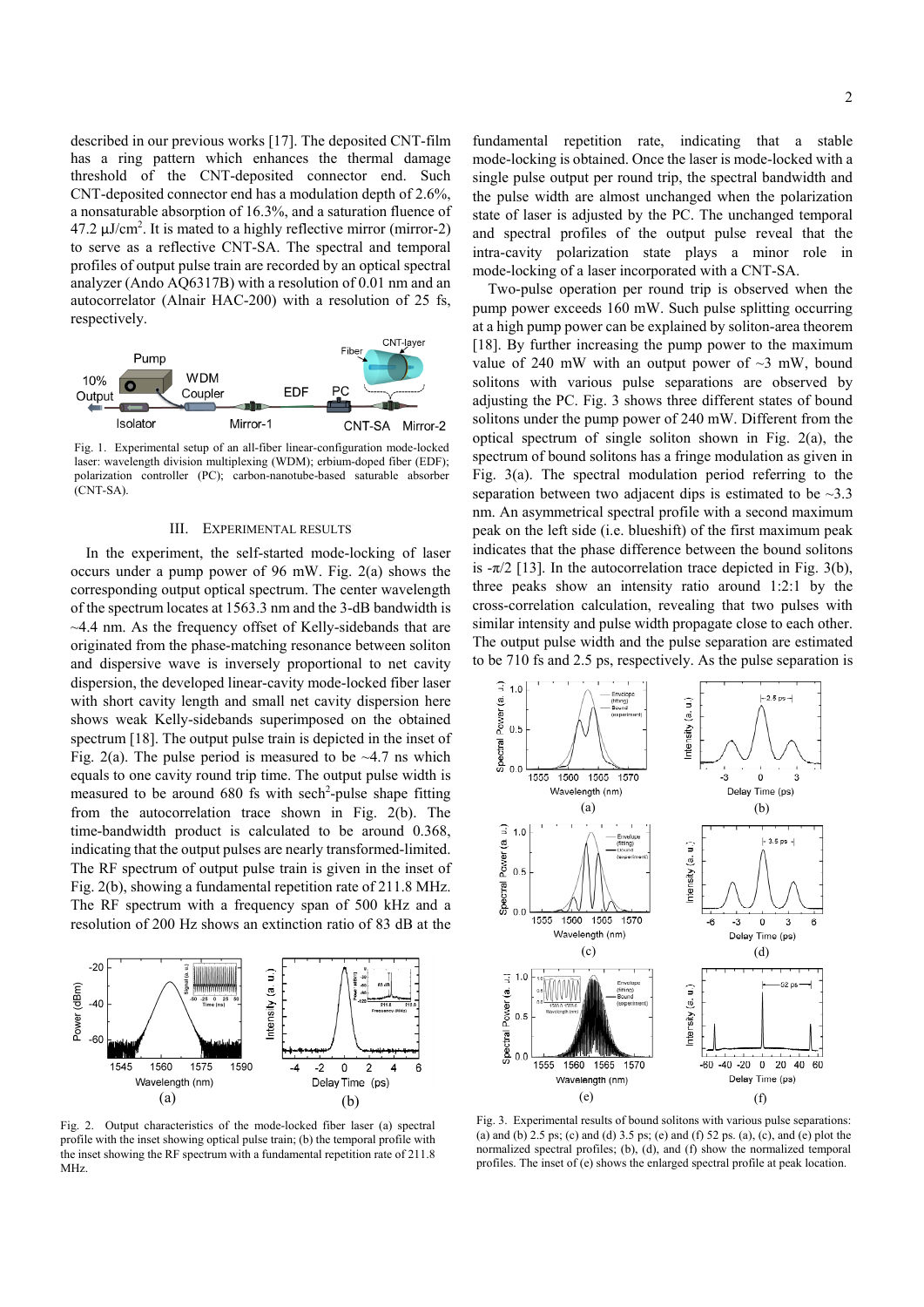around 3.5 times longer than the pulse width, the two pulses are bounded tightly [11]. By changing the polarization state of PC, the pulse separation is tuned correspondingly. Fig. 3(c) shows a modulation period of spectrum of  $\sim$ 2.3 nm and the corresponding autocorrelation trace showing a pulse separation of  $\sim$ 3.5 ps is plotted in Fig. 3(d). An asymmetrical spectral profile with a second maximum peak on the right side (i.e. redshift) of the first maximum peak indicates that the phase difference between the bound solitons is around  $\pi/2$  [13]. The obtained results show that the state of bound solitons is relatively sensitive to the intra-cavity state of polarization. Although there is no polarizer adopted in the laser cavity, the inevitable existence of certain polarization dependent losses in the fiber components could lead to slight change of overall gain. Such variation of overall gain can influence the cavity nonlinearity which alters soliton interaction and results in a change of pulse separation [6].

A state of bound solitons with the largest pulse separation is obtained when the polarization state of PC is carefully adjusted. Fig. 3(e) plots the output optical spectrum with an almost symmetrical profile and a modulation period of ~0.15 nm. The corresponding autocorrelation trace showing a pulse separation of  $\sim$ 52 ps is given in Fig. 3(f). Since the pulse separation is extended to 73 times longer than pulse width (far greater than 5 times pulse width), the two pulses are bounded loosely. As the modulation period is very close to the spectrum resolution, it is difficult to exactly figure out the peak of the spectrum as well as the phase difference of the loosely bound solitons. Compared with the previous reports on loosely bound solitons with large pulse separation, no obvious sharp Kelly-sidebands as well as strong continuous-wave (cw) components are superimposed on the optical spectra obtained in this work [10]. By measuring the RF spectra of these states of bound solitons, almost the same signal-to-noise ratio (greater than 70 dB with a frequency span of 500 kHz and a resolution of 200 Hz) has been found at the fundamental repetition rate of 211.8 MHz. It is worth mentioning that the obtained bound solitons have higher fundamental repetition rate than current reports on bound solitons formation in all-fiber mode-locked lasers [11-16].

By tuning the polarization state of laser cavity, bound solitons exhibit a large change of pulse separation in a range of 2.5-52 ps which is about 3.5-73 times longer than the pulse width. Previous reports show that pulse separation of bound solitons is observed typically less than 20 ps [8,11-13,15,19,20]. On the contrary, the widely spaced bound solitons are experimentally obtained with their tightly bound solitons unmentioned [10,14,21]. For the first time to our knowledge, we demonstrate bound solitons generation with a widely tunable range of pulse separation from 1.55-µm mode-locked fiber lasers by adjusting only polarization state. In the experiment, tightly bound solitons are easier to be observed than loosely bound solitons when the polarization state is adjusted. The tuning of pulse separation is not continuous while undergoes some lapping which is consistent with the current reports [6,11,13,20]. In order to figure out the dependence of spectral profile of bound solitons on the pulse separation and

the phase difference as well as to understand the physical mechanism that determines the pulse separation, numerical simulation is further conducted.

#### IV. SIMULATION AND DISCUSSIONS

Numerical simulation of a Fabry–Pérot mode-locked fiber laser is performed based on the modified nonlinear Schrödinger equation (NLSE). The cavity layout is similar to our experimental setup as shown in Fig. 1. The effects of group-velocity dispersion, Kerr effect, gain saturation, finite amplification bandwidth, and saturable absorption are considered. A piece of EDF is connected to a piece of SMF, followed by a fast SA. 10% power is exacted from the cavity by output coupler (OC). One round trip refers to passing the elements of EDF, SMF, SA, SMF, EDF, and OC in sequence. The individual elements are separately described similar to [22]. Parameters of all the elements used in the simulations are given in Table 1. In the simplified model, an initial signal is set by a sum of two weak arbitrary pulses with certain pulse separation and phase difference. Change of polarization state is represented by different initial conditions [6]. The modified NLSE is solved with a standard split-step Fourier algorithm.

TABLE I SIMULATION PARAMETERS

| Symbol             | Quantity                   | Data                           |
|--------------------|----------------------------|--------------------------------|
| $L_{\text{edf}}$   | length of EDF              | $0.16 \text{ m}$               |
| $\beta_{2}$ edf    | GVD parameter of EDF       | $-20 \text{ ps}^2/\text{km}$   |
| $v_{edf}$          | nonlinear parameter of EDF | $1.06 W^{-1}$ km <sup>-1</sup> |
| $g_0$              | small signal gain          | 20                             |
| $P_{sat}$          | gain saturation power      | $40 \text{ mW}$                |
| $\Omega_{\rm e}$   | gain bandwidth             | $10$ THz                       |
| $L_{\rm smf}$      | length of SMF              | $0.33 \; \text{m}$             |
| $\beta_{2 \; smf}$ | GVD parameter of SMF       | $-22 \text{ ps}^2/\text{km}$   |
| $v_{smf}$          | nonlinear parameter of SMF | $2 W^{-1}$ km <sup>-1</sup>    |
| a <sub>0</sub>     | modulation depth           | 2.6%                           |
| $a_{ns}$           | non-saturable loss         | $16.3\%$                       |
| $I_{sat}$          | saturation intensity       | $10$ MW/cm <sup>2</sup>        |

Fig. 4(a) shows the evolution of two pulses with an initial pulse separation of 1.5 ps and a phase difference of  $-\pi/2$ . In the evolution, two pulses are gradually built up and repel each other until their separation becomes fixed at 2.4 ps. The steady-state pulses have identical peak power with a pulse width of ~520 fs. The corresponding spectrum is given in Fig.  $4(b)$  in which the modulation period is about  $\sim$ 3.4 nm. Such bound solitons with a phase difference of  $-\pi/2$  have an asymmetrical spectrum with a blueshift. Although it is difficult to estimate precisely the parameters from the real laser cavity, one can find the general agreement with the experimental observations about the dependence of spectral profile of bound solitons on the pulse separation and the phase difference. When we set the initial pulse separation between 1.5-2.4 ps with a phase difference of  $-\pi/2$ , the steady-state bound-state pulses show a minimum pulse separation of  $\sim$ 2.4 ps. The working mechanism of such tightly bound solitons is believed to be the direct soliton interaction at the overlapping wings [6]. The cross phase modulation-induced repulsive force between the two solitons can be balanced by the cross amplitude